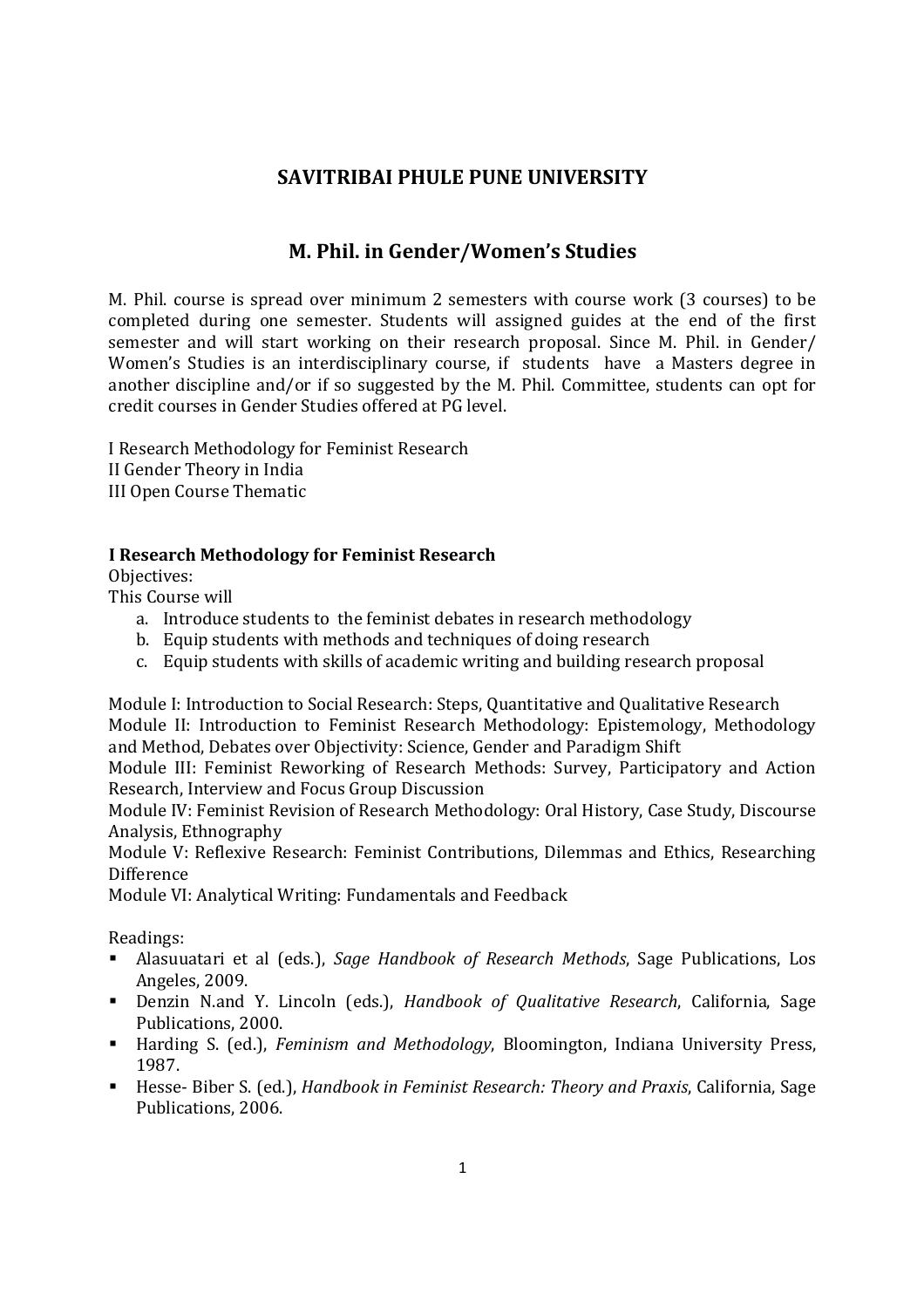- Panjabi, Kavita, 'Between Testimony and History: Interpreting Oral Narratives of Tebhaga Women' in Supriya Chaudhri and Sajni Mukherjee (ed.) *Literature and Gender*, Orient Longman: Hyderabad, 2002.
- Ramazanoglu C. and J. Janet Holland, *Feminist Methodology: Challenges and Choices*, Sage Publications, 2002.
- Rege Sharmila, 'Dalit Women Talk Differently: A Critique of 'Difference' and Towards a Dalit Feminist Standpoint Position' in *Economic and Political Weekly*, Vol. 33, No. 44, 1998, pp. WS39-WS46.
- Stanley L. (ed.), *Feminist Praxis: Research Theory and Epistemology in Feminist Sociology*, Routledge, 1990.
- Visweswaran, Kamala, *Fictions of Feminist Ethnography,* New Delhi: Oxford University Press, 1996*.*
- Danicolo and Becker, *Developing Research Proposals*, Sage, New Delhi, 2012.
- Hamp-Lyons Liz and Heasley Ben, *Study Writing,* Cambridge University Press, Cambridge, 2006.
- Kamler Barbara and Thomson Pat, *Helping Doctoral Students Write,* Routledge, London and New York, 2006.
- Redman Peter, *Good Essay Writing,* Sage Publications, London, 1998.

### **II Gender Theory in India**

Objectives:

This course will

- a. Introduce students to feminist theorization and engendering of disciplines in India
- b. Map feminist debates on different themes and sites
- c. Enable students to understand how concepts have a two- fold relationship to social reality, how they both link and debunk common sense understanding of social reality

Module I: Caste, Class and Community: Gender Perspectives

Module II: Labour and Gender: Production/ Reproduction and Household

Module III: Community, State and Gender: Issues and Perspectives

Module IV: Ethnicity, Nation and Nationalisms: Feminist Debates

Module V: Gender and Sexualities: Debates and Politics

Module VI: Operationalizing Feminist Concepts for Social Research: Emergence and Development of Concepts, Thinking Through Concepts

Readings:

- Bhagwat Vidyut, *Women's Studies : Interdisciplinary Themes and Perspectives* ,Diamond Publications, Pune,2012
- Hasan, Z. (Ed.), *Forging Identities: Gender, Communities and the State*, New Delhi, Kali for Women, 1994.
- Jodhka Surinder (ed.), *Community and Identities*, Sage, 2002
- John Mary, *Women's Studies: A Reader*, Penguin Books, 2008.